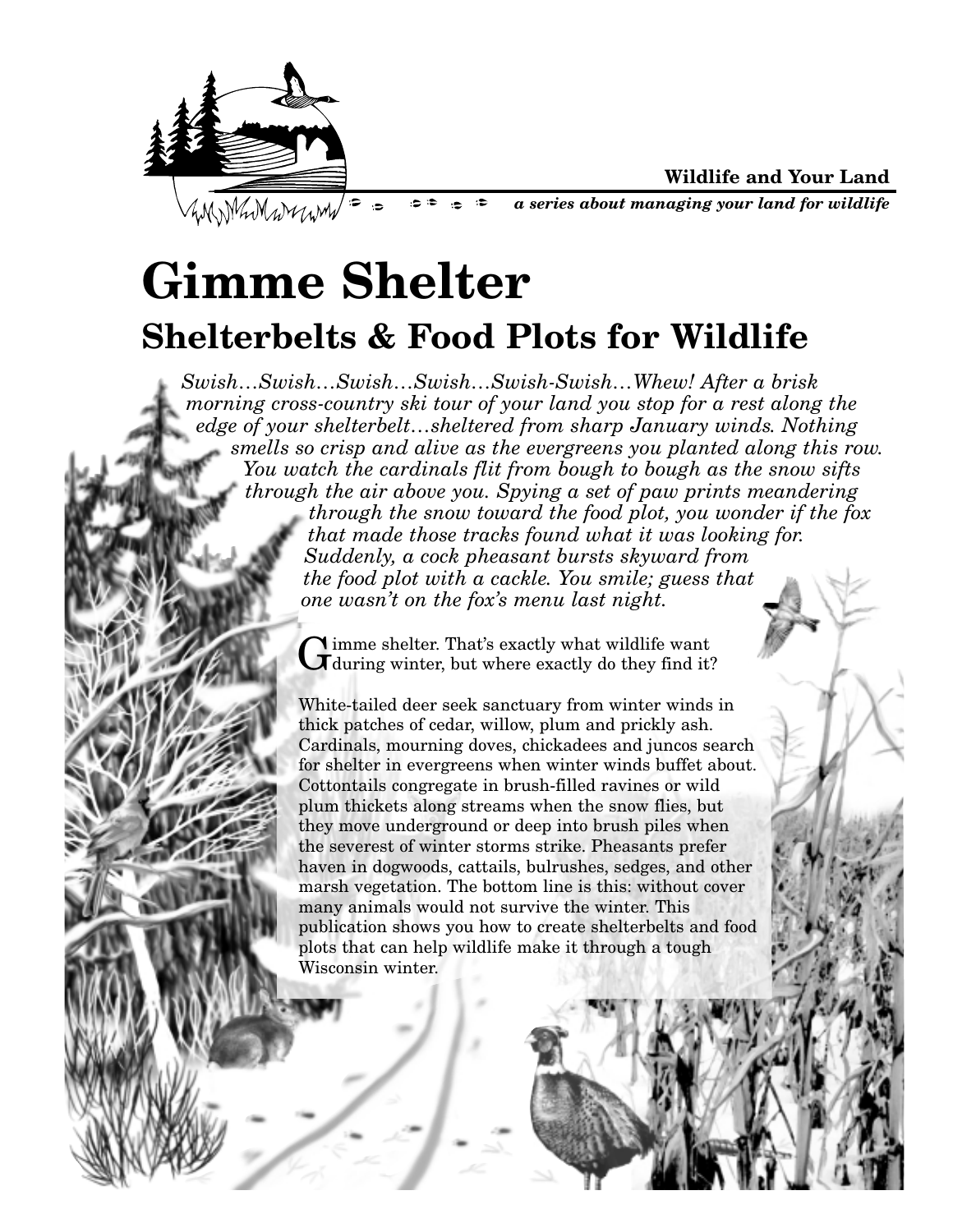### **Shelter from a Storm**

#### *A Seven-row Shelterbelt*

In general, shelterbelts for farm and homestead purposes are considered complete with three rows of trees, but if you add a few more rows of wildlife trees and shrubs, you will create more ground-level shelter for small mammals such as rabbits, squirrels and mice, and more nesting cover for songbirds. If your shelterbelt is located near your homestead, this means more wildlife viewing opportunities. Shelterbelts also provide benefits to a wide range of wildlife, from saw-whet owls and dark-eyed juncos to deer, pheasants and ground-nesting birds. During summer, shelterbelts are home to over 90 types of birds and can support as many as 17 nesting pairs of birds per acre. And, when songbirds and warblers migrate during spring and fall, shelterbelts live up to their name—they provide shelter for these travel-weary wanderers.

To build a seven-row shelterbelt with wildlife benefits, start from the north and/or west side and plant two rows of wildlife shrubs, such as ninebark, serviceberry or one of the viburnums. Planted 50 feet from the main body of the shelterbelt, these trees trap snow before it reaches the shelterbelt proper. This increases the shelterbelt's winter cover value and reduces damage to trees from heavy snowloading.

For the main course of the shelterbelt, plant at least three rows of evergreens or fastgrowing leafy trees. Stagger the trees in these rows to provide maximum growth and wind protection. Plant the rows about 15 feet apart. White or Norway spruce make good choices for the innermost and outermost rows. Spruce can take the shade and will retain even their lowest branches—excellent

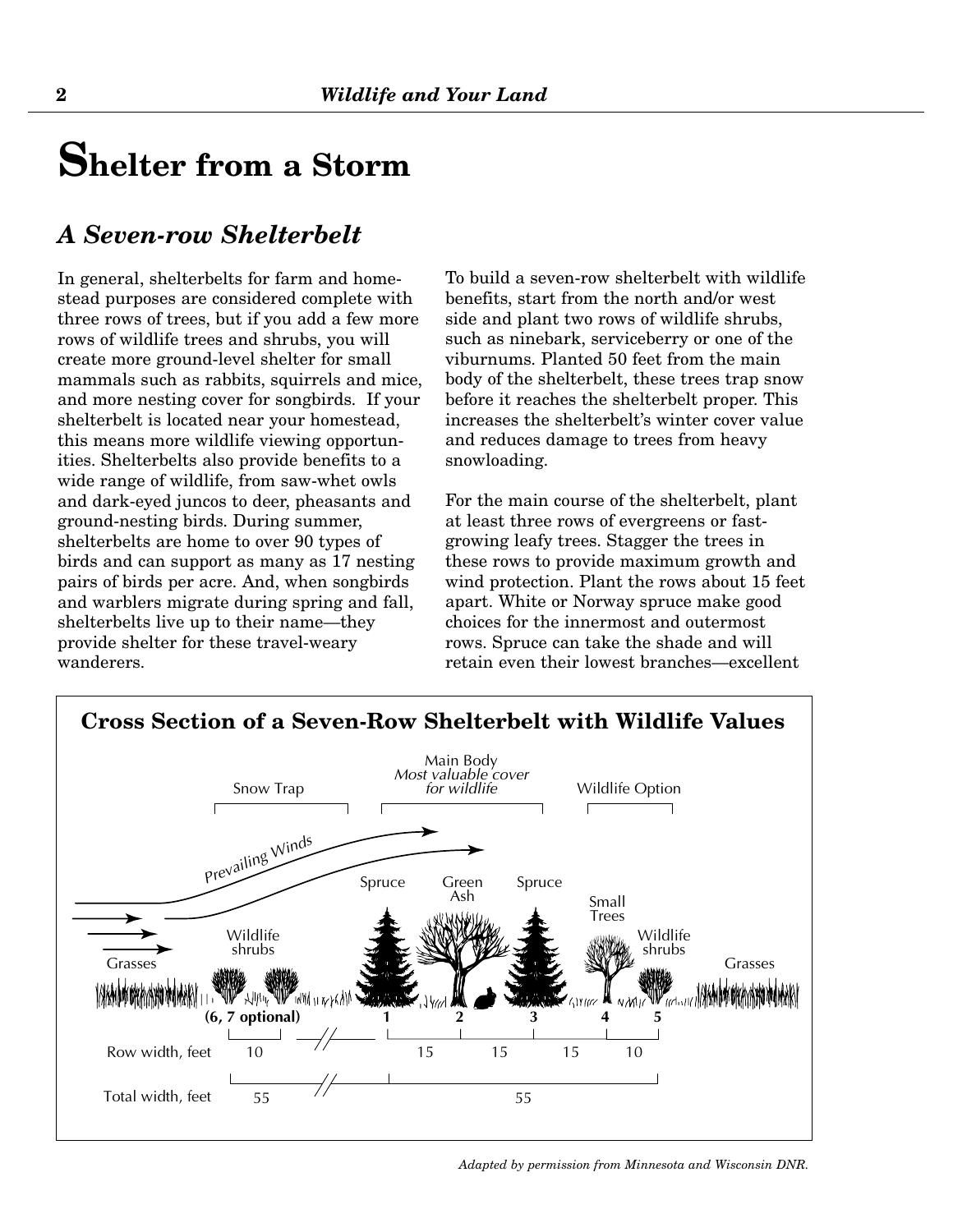shelter for ground-dwelling birds and mammals. For the interior tree row, plant fast-growing, tall trees. Hybrid poplars, green ash, and white or red pine are good selections. However, stay away from Lombardy poplar. They are susceptible to European Canker disease and often die within six or seven years.

Plant a row of taller shrubs, or small trees such as silky dogwood or one of the crabapples, about 15 feet from the spruces that are on the side protected from the wind. Space these tall shrubs six feet from each other. Plant another row of short shrubs, three or four feet apart from each other, and 10 feet from the previous row.

On either side of the shelterbelt, allow heavy stands of sunflowers, fireweed, giant ragweed or other seed-bearing plants to grow. These plants will provide excellent protection from bad weather as well as seeds for wildlife food. Switch grass, big bluestem, Indian grass and

wheat grass also provide good winter cover. Always properly space trees and shrubs when planting. Planting them close together with the idea of thinning them after they've become established is a poor practice. Still, some trees may require thinning as the stand matures. Thin pines before their needles touch, or they will wear themselves off or get shaded out, eliminating the low cover that many wildlife species need from the shelterbelt. You can also thin leafy trees to keep them healthy and to encourage shrubs, grasses and wildflowers to grow in the new openings.

This seven-row design is much more extensive than a typical three-row farm shelterbelt, but its benefits to wildlife will be tremendous. If you cannot afford the time or money to plant the seven-row shelterbelt, the five-row design, without the snow trap, is still adequate. And even one or two rows provide some benefit to wildlife.



*Adapted by permission from Minnesota and Wisconsin DNR.*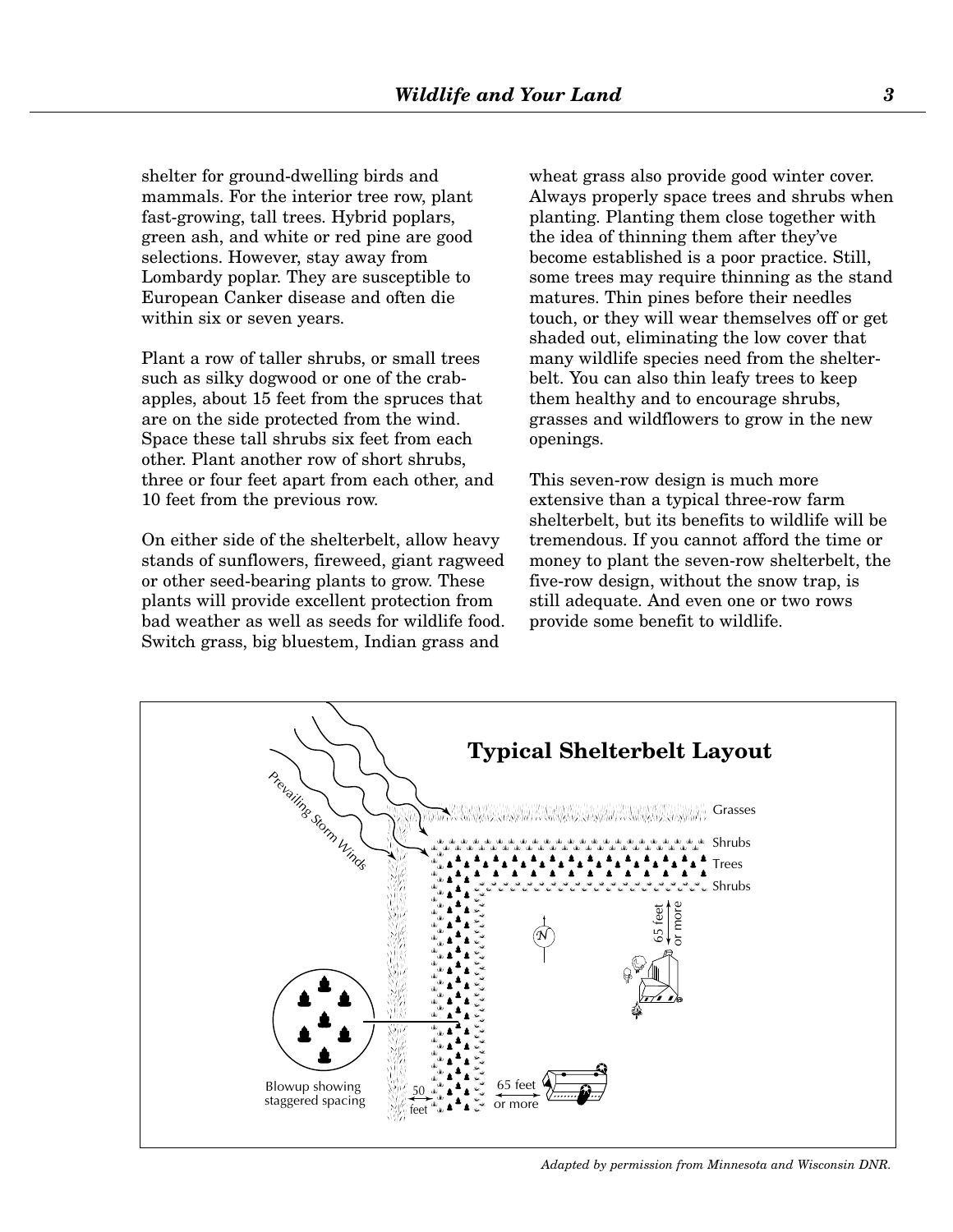# Y *Where the Wind Blows: Placement of Shelterbelts*

Shelterbelt locations are usually determined by the prevailing wind direction and the location of your homestead. However, some locations are more beneficial to wildlife. Here are some tips to keep in mind when planning where to plant a shelterbelt.

- GY Locate shelterbelts on the north side of row crop fields that will not be fallplowed. This will help keep snow from burying the stubble and increase its value to wildlife.
- $\triangledown$  Plant shelterbelts in conjunction with existing permanent cover such as woody ravines, woodlots or marshes. Wildlife will use shelterbelts as travel lanes between a variety of cover types if they are situated properly.
- GY Small shelterbelts planted on the north or west side of a farm lane will keep snow drifts from piling up and provide a travel lane for wildlife—a living snow fence!

#### *When Shelterbelts Hurt Wildlife*

Shelterbelts can actually hurt wildlife, especially if planted on large open grasslands. Large grasslands are rare and so are the wildlife that depend on them. Prairie chickens, for example, once roamed throughout south central Wisconsin's prairie region, but now live in just a few central Wisconsin counties. These plump birds prefer large, open grasslands where they can see the horizon. Shelterbelts and tall hedgerows obscure the view, making grassy areas less attractive to prairie chickens and other grassland wildlife. Trees and tall shrubs also make excellent perches for hungry hawks, increasing the risk of predation. If you live in an area of extensive grassland or pasture, consult your local DNR wildlife manager before planting a shelterbelt.

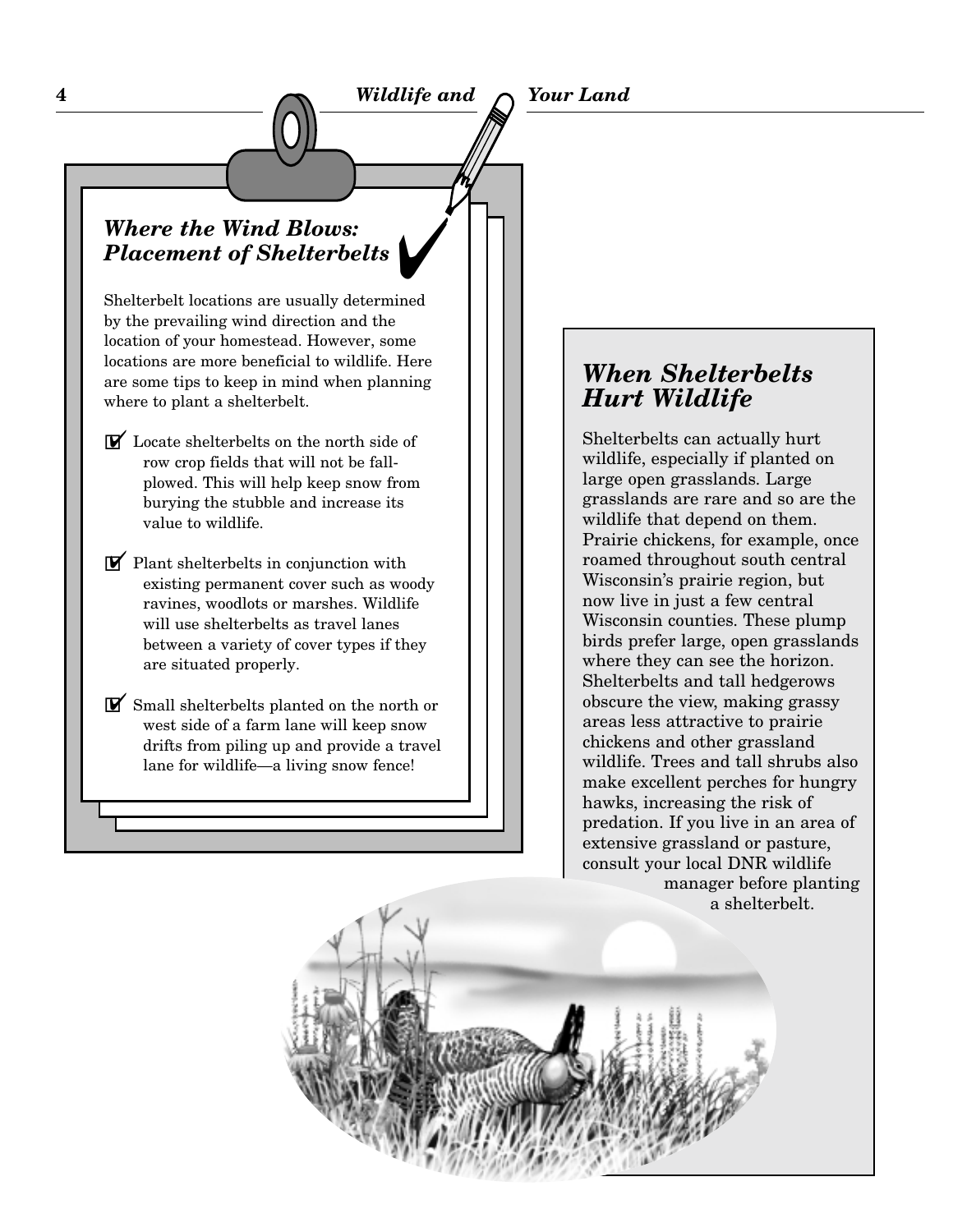

*On winter evenings you can commonly startle up cardinals, juncos, tree sparrows or chickadees as you walk by a hedgerow. It's fun to watch these birds as they flit from one branch to another in short flights along the hedgerow.*

#### *Hedging Around*

Hedgerows are shelterbelts without trees; you plant them in a similar fashion. They provide travel lanes between two habitats, cover for a variety of wildlife, as well as a colorful addition to your landscape.

In the early stages of shrub growth, hedgerows and their grassy understory are used by cottontails, thirteen-lined ground squirrels, chipmunks and other small mammals for burrows, nest sites, and protection from hawks and owls. When surrounding hayfields are harvested, broods of pheasants escape into the brushy shelter. As hedgerows of ninebark, highbush cranberry, nannyberry and dogwoods become brushier and tangled with wild grape, bittersweet and Virginia creeper, their value as loafing places, especially during winter, increases. A variety of songbirds, such as cardinals, chipping sparrows, brown thrashers and catbirds nest in mature hedgerows.

When choosing plants for your hedgerow, keep in mind that if you want a spring explosion of colors and fragrances, then plant crabapples and elderberries. For fall reds and purples, plant viburnums, sumacs and dogwoods. Even in winter, the blood-red bark of red-osier dogwood and the neon-red highbush cranberry can provide dramatic color in an otherwise snowy-white scene. For more information, see **So What Should I Plant: Trees, Shrubs and Vines with Wildlife Values** in this *Wildlife and Your Land Series*.

As with other linear habitats, one problem with hedgerows is that foxes, raccoons, opossums, skunks and other nest predators or nuisance wildlife readily use hedgerows for den sites and for seeking out prey.

#### *Making a Good Thing Better*

If you have an old hedgerow with large, overgrown shrubs, you can revitalize it by cutting back the old shrubs. Do this in small sections every five or ten years so that wildlife can use the food and cover in the uncut sections while the cut sections grow back. Though you may be timid about drastically cutting back the very shrubs you planted and watched grow, you will be well rewarded if you take this step. Shrubs bounce back healthier and more fruitful than ever when they are severely pruned—even if you cut the shrubs down to nothing but stumps.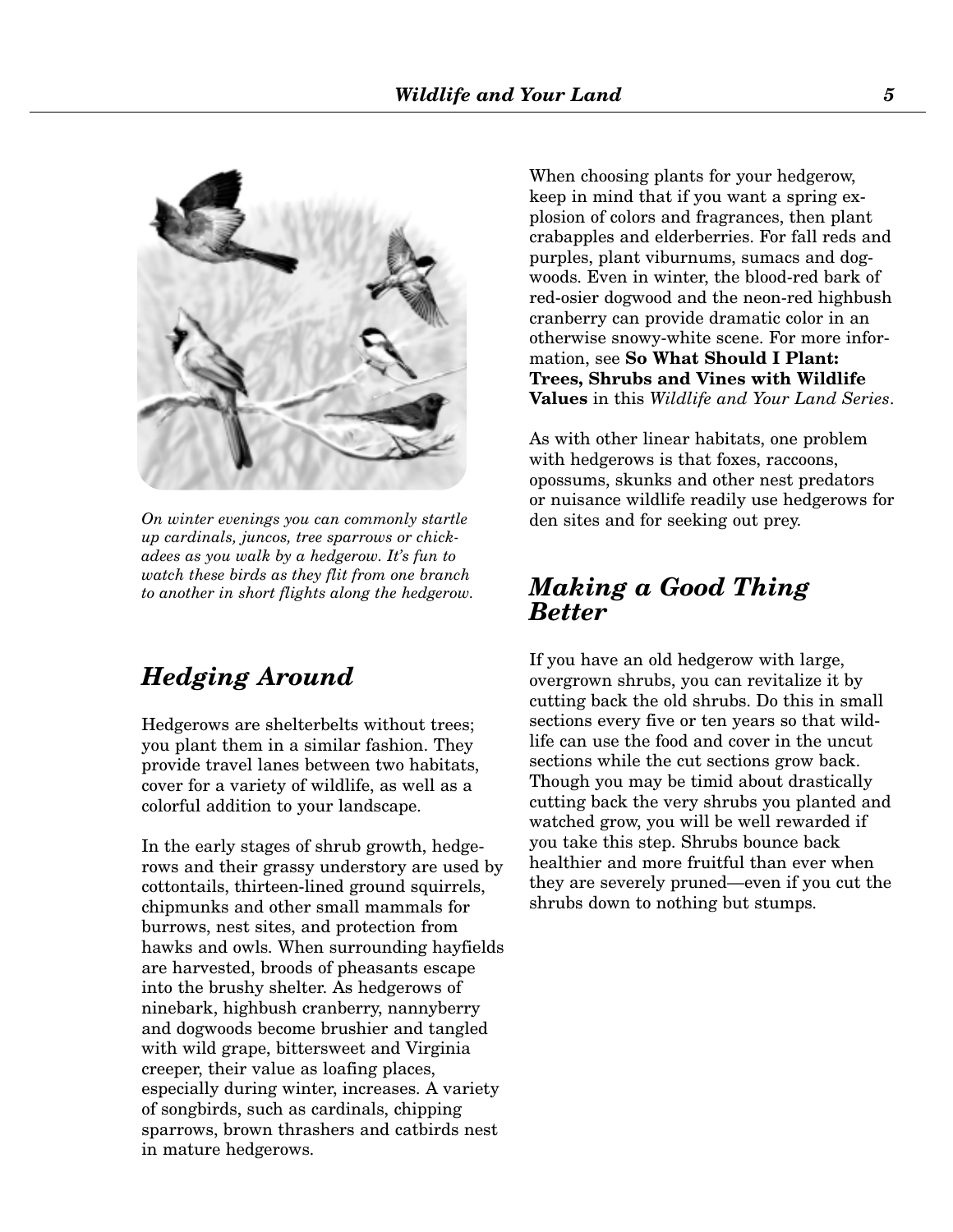## **Food for Thought**



#### *Food Plots*

Winter is the most critical time of year for wildlife, not only because the cold weather creates more stress and a higher demand for food, but because less food is actually available. Planting food for wildlife can help ease winter stress, especially from late winter snowstorms.

Food is seldom a problem in late spring, summer or fall when leaves, fruits, seeds, acorns, nuts, insects and prey animals provide nourishment aplenty. Ragweed, foxtail, lespedeza, thistle, sunflowers and other annual weeds and grasses also provide an important source of seeds for birds. In agricultural areas, untilled fields can provide pheasants, doves, deer, squirrels and mice with food in late fall and before winter snows. Hay and clover fields also supply food and shelter. But once covered by deep snow, fields and grassy areas become habitat deserts. And animals that do scratch food to the snowwhite surface, make easy targets for passing predators.

#### *Survival Fare*

How important are food plots to wildlife survival? Very. When natural food supplies are scarce, food plots can help animals put on and keep body fat. Extra body fat can help animals avoid hypothermia or death from exposure and sustain an animal for days even weeks—without food.

Without the extra energy boost that food plots provide, animals enter the spring breeding season in much poorer shape. For pheasants, quail and wild turkeys, stressed hens will delay egg laying, which reduces the chances of them laying a second clutch (should the first nest be destroyed). In addition, winter-weary hens are more likely to die of normal summer stresses such as molting, heat and disease. Since the chicks born of these hens will also have a higher mortality rate, food plots can make a difference in these populations of birds.

#### *Where to Plant*

If given a choice, wildlife will always choose shelter before food. Food plots must be planted near some sort of permanent cover, such as a shelterbelt, marsh, clump of trees and shrubs or woodlot—any place that will not drift completely over with snow. The following list offers a few tips on planting food plots for wildlife:

#### **Planting Tips**



Fertilize and plant just as you would for any other crop.



Plant a few smaller food plots, about one-half to one acre in size, rather than one large plot. However, in places where cover is scarce or snowfall is very deep, larger food plots of five acres or more can provide some benefits to wildlife.



For pheasants, locate food plots within one-quarter mile of good winter cover such as lowland brush, heavy stands of aster and lowland grasses, cattail, or tamarack swamps.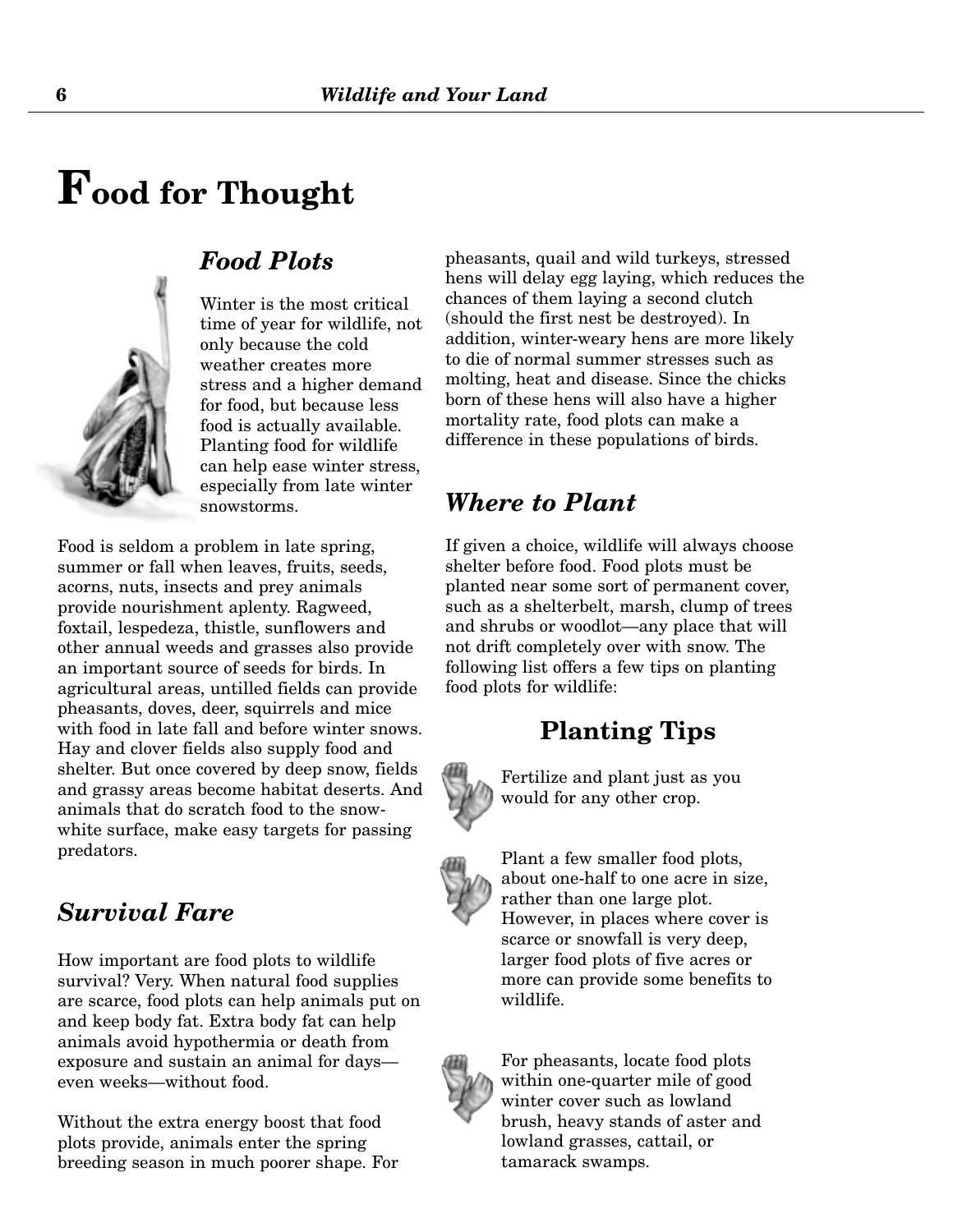



Plant fast-maturing grain varieties. Corn is the first choice for larger birds such as pheasants and turkeys as well as deer. Short maturity sorghum-sudan hybrids are second, while soybeans, winter rye, winter wheat, sunflower, and flax show promise.



Songbirds prefer smaller grains such as millet, wheat, rye and buckwheat.

If wildlife aren't attracted to your food plot right away, don't worry. It often takes three years or more to develop a new flock or a new tradition of feeding. For assistance with establishing food plots, contact your local U.S.D.A. office, or give your local Pheasants Forever chapter a call. Your local wildlife manager should have the names and phone numbers of members in this and other organizations who could assist you in making your land more attractive to wildlife. They're also listed in **Getting the Help You Need** in this *Wildlife and Your Land* series.

Winter can be merciless. You can counter this by planting shelterbelts, hedgerows and food plots. Though labor intensive to build, they provide much needed food and shelter for a diversity of Wisconsin wildlife during the snowiest months of the year. They're well worth the investment.